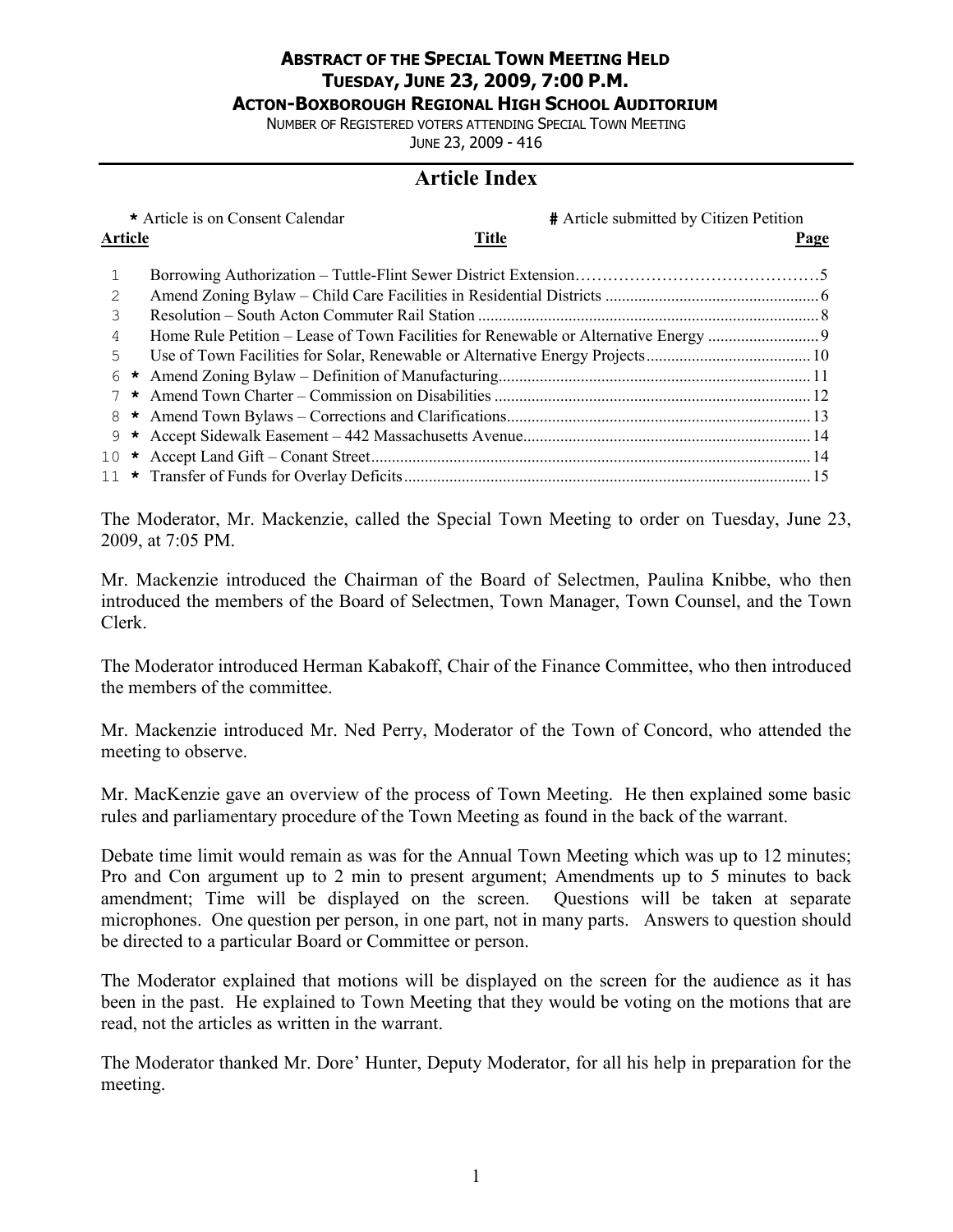Mr. MacKenzie explained how the CONSENT CALENDAR is voted and proceeded to read the articles on the CONSENT CALENDAR: If a consent article is held, it would be taken up after the completion of the remainder of the consent articles.

# **Consent Calendar Articles and Motions**

# **Article 6 Amend Zoning Bylaw – Definition of Manufacturing**

Move that the Town adopt the zoning bylaw amendments as set forth in the Article.

## **Article 7 Amend Town Charter – Commission on Disabilities**

Move that the Town adopt the Charter amendments as set forth in the Article.

## **Article 8 Amend Town Bylaws – Corrections and Clarifications**

Move that the Town adopt the general bylaw amendments as set forth in the Article.

## **Article 9 Accept Sidewalk Easement – 442 Massachusetts Avenue**

Move that the Town authorize the acquisition of the easement as set forth in the Article.

# **Article 10 Accept Land Gift – Conant Street**

Move that the Town accept the gift of land as set forth in the Article.

## **Article 11 Transfer of Funds for Overlay Deficits**

Move that the Town transfer \$220,000 from Overlay Surplus for the purpose of funding overlay deficits.

**CONSENT MOTION: Ms. Knibbe** moves that the Town take up the six articles in the Consent Calendar identified on page 3 of the Warrant: Articles 6, 7, 8, 9, 10, and 11

Articles10 and 11 held from consent.

Remaining consent articles 6, 7, 8 and 9 **MOTION CARRIES UNANIMOUSLY**

# **ARTICLE 1 BORROWING AUTHORIZATION – TUTTLE-FLINT**  (Two-thirds vote) **SEWER DISTRICT EXTENSION**

To see if the Town will raise and appropriate, appropriate from available funds, or borrow a sum of money to be expended by the Town Manager for the purpose of financing the planning, design, and construction of sewers and related infrastructure for the Tuttle-Flint Extension of the Middle Fort Pond Brook Sewer District including without limitation, all costs and any related expenses thereof, as defined in Section 1 of Chapter 29C of the General Laws; or take any other action relative thereto.

**MOTION: Mrs. Rosenzweig** moves that the Town appropriate \$1,707,010 for the purpose of financing the planning, design and construction of sewers and related infrastructure for the Tuttle-Flint Extension of the Middle Fort Pond Brook Sewer District, including without limitation all costs thereof as defined in Section 1 of Chapter 29C of the General Laws; that to meet this appropriation the Treasurer with the approval of the Board of Selectmen is authorized to borrow \$1,707,010 and issue bonds or notes therefor under Chapter 44 of the General Laws and/or Chapter 29C of the General Laws; that the Treasurer with the approval of the Board of Selectmen is authorized to borrow all or a portion of such amount from the Massachusetts Water Pollution Abatement Trust established pursuant to Chapter 29C and in connection therewith to enter into a loan agreement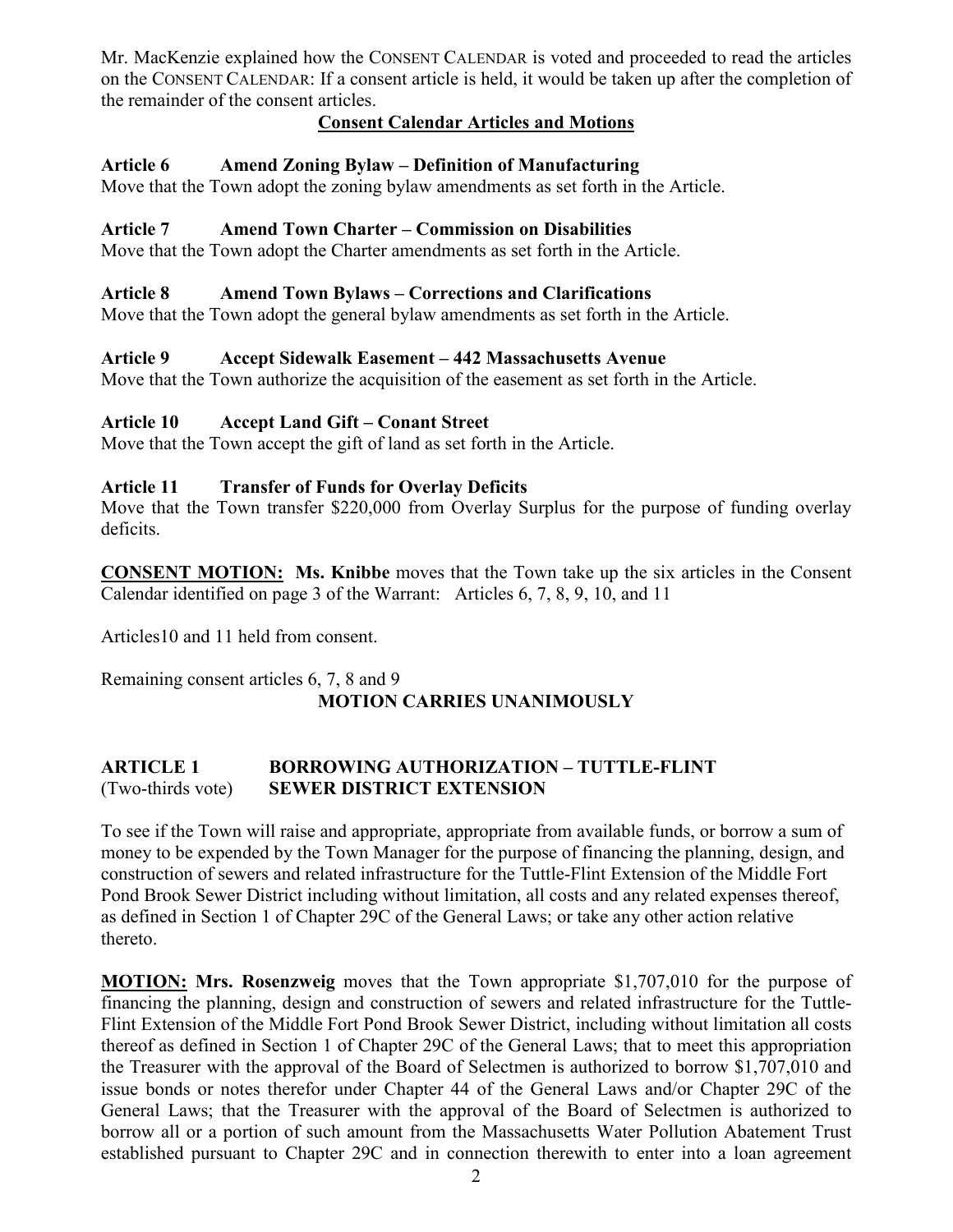and/or security agreement with the Trust and otherwise to contract with the Trust and the Department of Environmental Protection with respect to such loan and for any federal or state aid available for the project or for the financing thereof; and that the Town Manager is authorized to enter into a Project Regulatory Agreement with the Department of Environmental Protection, to expend all funds available for the project and to take any other actions necessary to carry out the project.

**Motion to Amend: Mr. Margolis** moves to amend the motion by inserting the phrase ", except that Tuttle Drive and Torrington Lane shall be excluded from such Extension," after the words "Sewer District."

**Motion to amend Declared lost by moderator** 

2/3 vote to pass **Original motion Teller count Favor – 191 Opposed - 162 ORIGINAL MOTION LOST**

## **ARTICLE 2 AMEND ZONING BYLAW – CHILD CARE FACILITIES**  (Two-thirds vote) **IN RESIDENTIAL DISTRICTS**

To see if the Town will vote to amend the zoning bylaw as follows:

- 1. In Section 5 Dimensional Regulations, delete subsection 5.3.9 and replace it with a new subsection 5.3.9 as follows:
	- 5.3.9 Child Care Facilities in Residential Zoning Districts In addition to the standards set forth in the Table of Standard Dimensional Regulations, the following standards shall apply to Child Care Facilities located in Residential Zoning Districts:

|                                                        | $R-2$           | $R-4$           | $R-8 &$<br>$R - 8/4$ | $R-10 &$<br>$R-10/8$ | $R-A &$<br>$R-AA$ | <b>VR</b>       |
|--------------------------------------------------------|-----------------|-----------------|----------------------|----------------------|-------------------|-----------------|
| Minimum OPEN SPACE not<br>including outdoor play areas | 35%             | 35%             | 35%                  | 35%                  | 35%               | 35%             |
| <b>FLOOR</b><br>AREA<br>Maximum<br><b>RATIO</b>        | 0.10            | 0.07            | 0.04                 | 0.03                 | 0.20              | 0.17            |
| <b>NET</b><br><b>FLOOR</b><br>Maximum<br><b>AREA</b>   | 2500<br>sq. ft. | 3500<br>sq. ft. | 5000<br>sq. ft.      | 5000<br>sq. ft.      | 5000<br>sq. ft.   | 2500<br>sq. ft. |

*[Note: Subsection 5.3.9 currently reads as follows:* 

*5.3.9 Child Care Facilities in Residential Districts – In addition to the standards set forth in the Table of Standard Dimensional Regulations, the following standards shall apply to child care facilities located in Residential Districts:* 

| Minimum OPEN SPACE not including outdoor - 35 percent;<br>play areas |                       |
|----------------------------------------------------------------------|-----------------------|
| Maximum FLOOR AREA RATIO                                             | $-0.10$ :             |
| Maximum NET FLOOR AREA                                               | $-1000$ square feet.] |

2. In Section 6.3 – Minimum Parking Space Requirements by USE, add a footnote (1) to section 6.3.1.5 – Child Care Facility, and place the footnote at the bottom of the table after section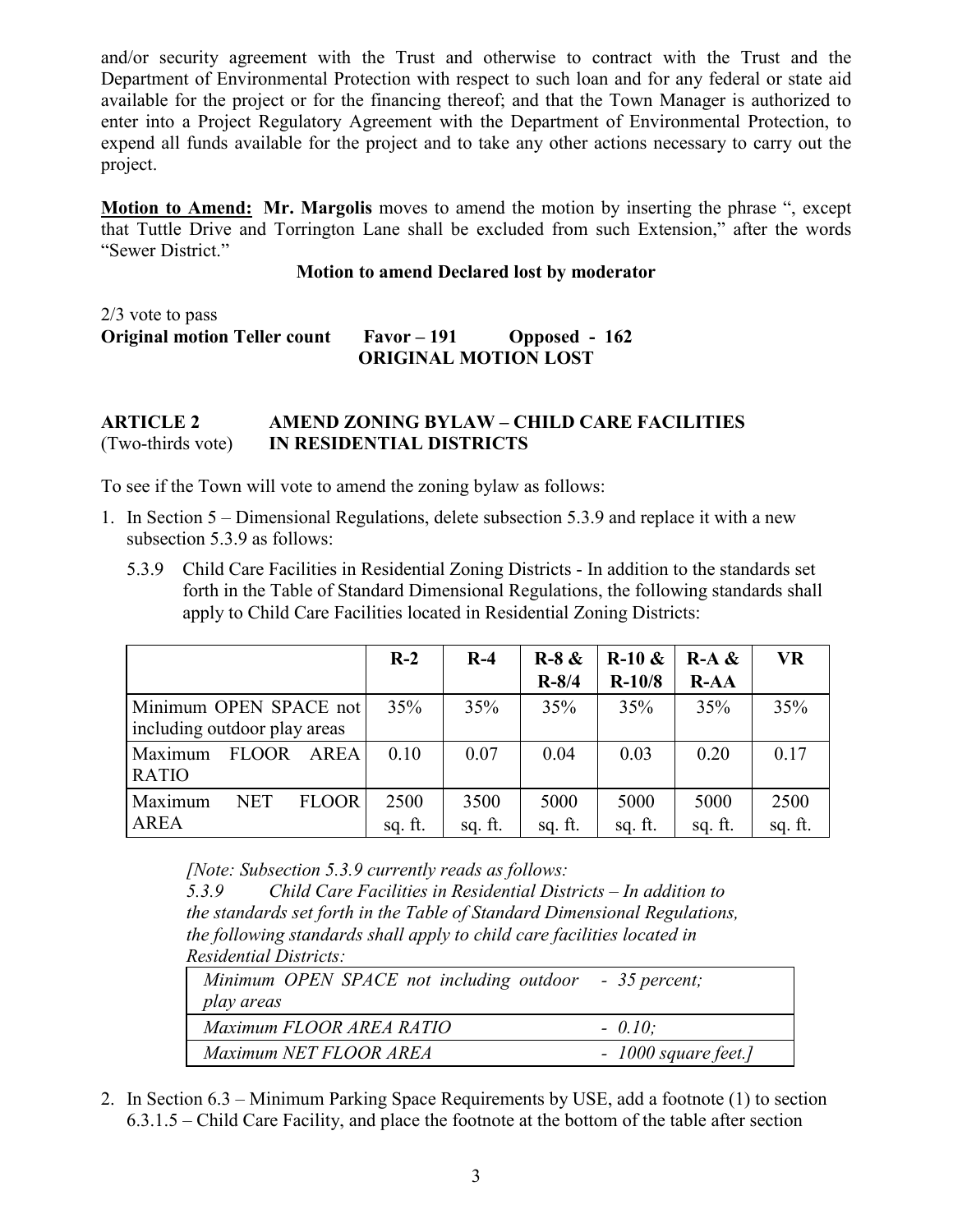6.3.1.17 as follows:

(1) The number of parking spaces for a Child Care Facility in a Residential Zoning District shall not exceed the minimum requirement.

, or take any other action relative thereto.

**MOTION: Mr. Niemyski** moves that the Town adopt the zoning bylaw amendments as set forth in the Article.

# **MOTION CARRIES DECLARED 2/3 BY MODERATOR\***

\*TOWN OF ACTON HAS EXCEPTED MGL CH 39 SEC 15 AT ITS ANNUAL TOWN MEETING APRIL 2001, ARTICLE 43 AND THE AMENDED BYLAW 5A WAS APPROVED BY THE ATTORNEY GENERAL ON AUG. 6, 2001. (THE TOWN MEETING MODERATOR IS NOT REQUIRED TO COUNT A 2/3 REQUIRED VOTE.)

# **ARTICLE 3 RESOLUTION – SOUTH ACTON COMMUTER RAIL STATION**  (Majority vote)

WHEREAS, the MBTA is making improvements to the Fitchburg Commuter Rail line to improve service, including reconstructing the South Acton Train Station; and,

WHEREAS, the Acton Board of Selectmen appointed the South Acton Train Station Advisory Committee to review the proposed Station changes, solicit public comment and make recommendations to the Board; and,

WHEREAS, the Advisory Committee advised the Board of Selectmen that the MBTA's proposed design for changes to the South Acton Station: will create an unsightly system of ramps that are out of character with the Historic Nature of South Acton; will create a Station that will limit accessibility to the disabled; is generally unfriendly to pedestrian and bike riders; cuts off pedestrian access from the South side of the tracks; and will lengthen the commuting time of all MBTA patrons using the station.

NOW THEREFORE, BE IT RESOLVED, as follows:

1. Acton Town Meeting supports the alternative design for the Station reconstruction as presented at the Meeting; and,

2. Acton Town Meeting requests that the Board of Selectmen take every action the Board considers appropriate to have the MBTA revise its design plans for the South Acton Station to have a Station that respects the Historic Nature and Integrity of South Acton and improves the access for all patrons of the MBTA.

**MOTION: Mr. Berry** moves that the Town adopt the non-binding Resolution as set forth in the article, except that the following phrase replace the last two paragraphs numbered 1 and 2 in their entirety: "Acton Town Meeting requests that the Board of Selectmen take every action the Board considers appropriate to have the MBTA revise its design plans for the South Acton Station in a way that promotes a safe and secure environment, ensures south-side access, improves access for all patrons of the MBTA, and respects the historic nature and integrity of South Acton, as illustrated in the South Acton Train Station Advisory Committee's design study."

# **MOTION CARRIES**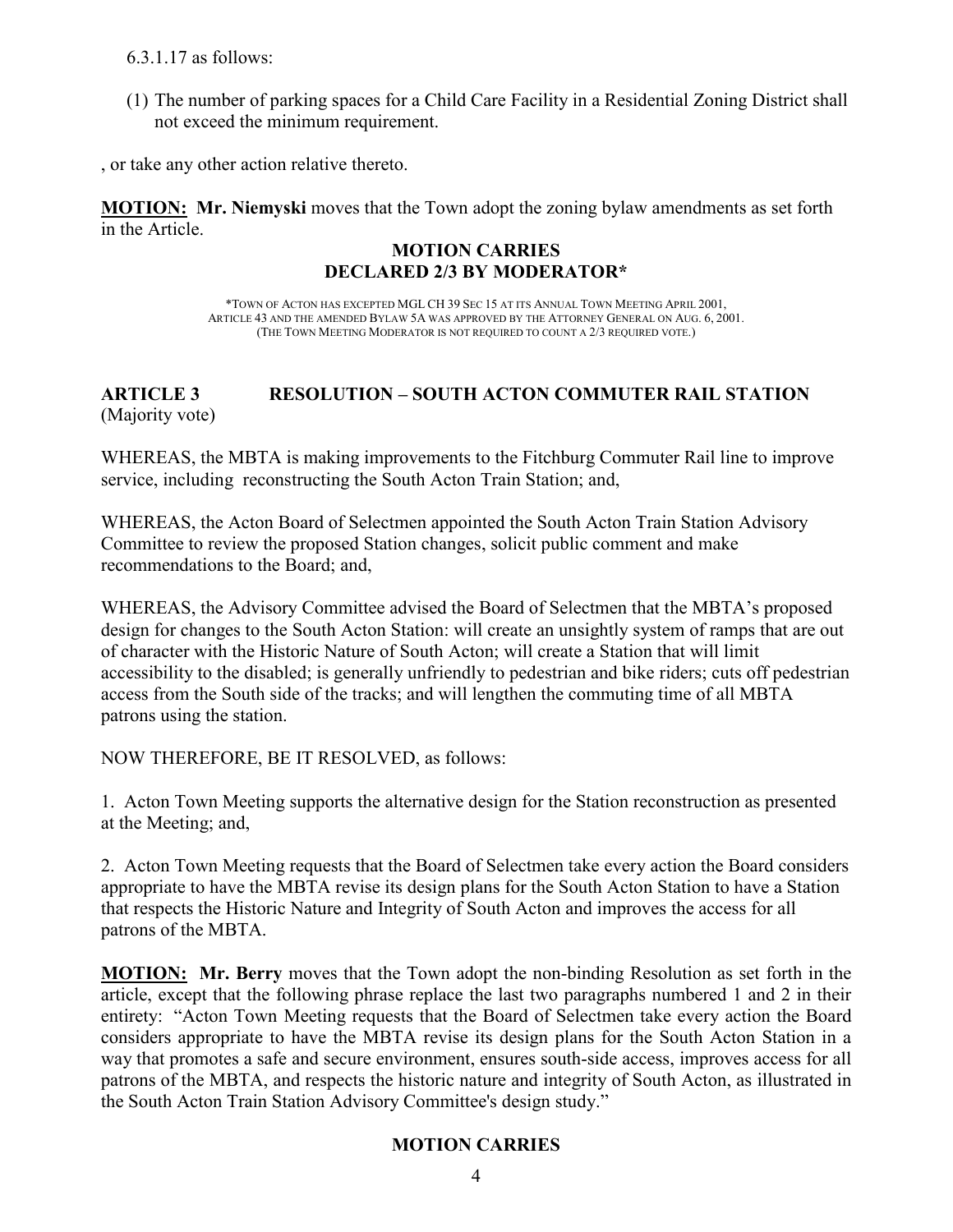# **ARTICLE 4 HOME RULE PETITION – LEASE OF TOWN FACILITIES FOR**  (Majority vote) **RENEWABLE OR ALTERNATIVE ENERGY**

To see if the Town will vote to petition the General Court for an Act authorizing the Board of Selectmen to lease, for a term of up to 25 years, municipal land, buildings and facilities for the purpose of installing renewable or alternative energy facilities to defray the cost of energy borne by taxation, in substantially the form set forth below, or take any other action relative thereto:

Be it enacted by the Senate and House of Representatives in General Court assembled, and by the authority of the same, as follows:

Section 1. Notwithstanding any general or special law, rule or regulation to the contrary, the Town of Acton is hereby authorized to lease Town-owned land, buildings or parts thereof, and facilities for a term of not more than 25 years, for the purpose of installing and operating solar, renewable or alternative energy facilities to defray the cost of energy borne by taxation, and to enter long-term power purchase agreements and utility easements in conjunction with and of even term with such leases, on such terms and conditions as the Board of Selectmen may determine.

Section 2. Notwithstanding any general or special law, rule or regulation to the contrary, the Board of Selectmen is authorized to issue a request for proposals for such purposes, to determine the terms and conditions of such request, to accept any proposal or negotiate changes in any proposal, or to reject all proposals, as it determines to be in the best interests of the Town, and to take all others actions as may be necessary or desirable to carry out such project or projects.

Section 3. This act shall take effect upon its passage.

**MOTION: Ms. Knibbe** moves that the Town take no action.

# **MOTION CARRIES UNANIMOUSLY**

# **ARTICLE 5 USE OF TOWN FACILITIES FOR SOLAR, RENEWABLE OR**  (Two-thirds vote) **ALTERNATIVE ENERGY PROJECTS**

To see if the Town will vote to authorize the Board of Selectmen to enter into any leases, licenses, easements, and/or other agreements allowing the use, for a term allowed by law, on such terms and conditions as the Board of Selectmen may determine, of any Town-owned lands, buildings, facilities, or portions thereof, for the purpose of installing and operating solar, renewable or alternative energy facilities to defray the cost of energy borne by taxation, and to enter long-term power purchase agreements, energy management services agreements, utility easements and similar instruments in conjunction therewith and in furtherance thereof, all on such terms and conditions as the Board of Selectmen may determine, or take any other action relative thereto.

**MOTION: Ms. Knibbe** moves that the Town authorize the Town Manager, subject to the approval of the Board of Selectmen with respect to municipal buildings, and subject to the approval of the School Committee with respect to school buildings, to enter into any leases, licenses, easements, and/or other agreements allowing the use for up to 25 years, on such terms and conditions as the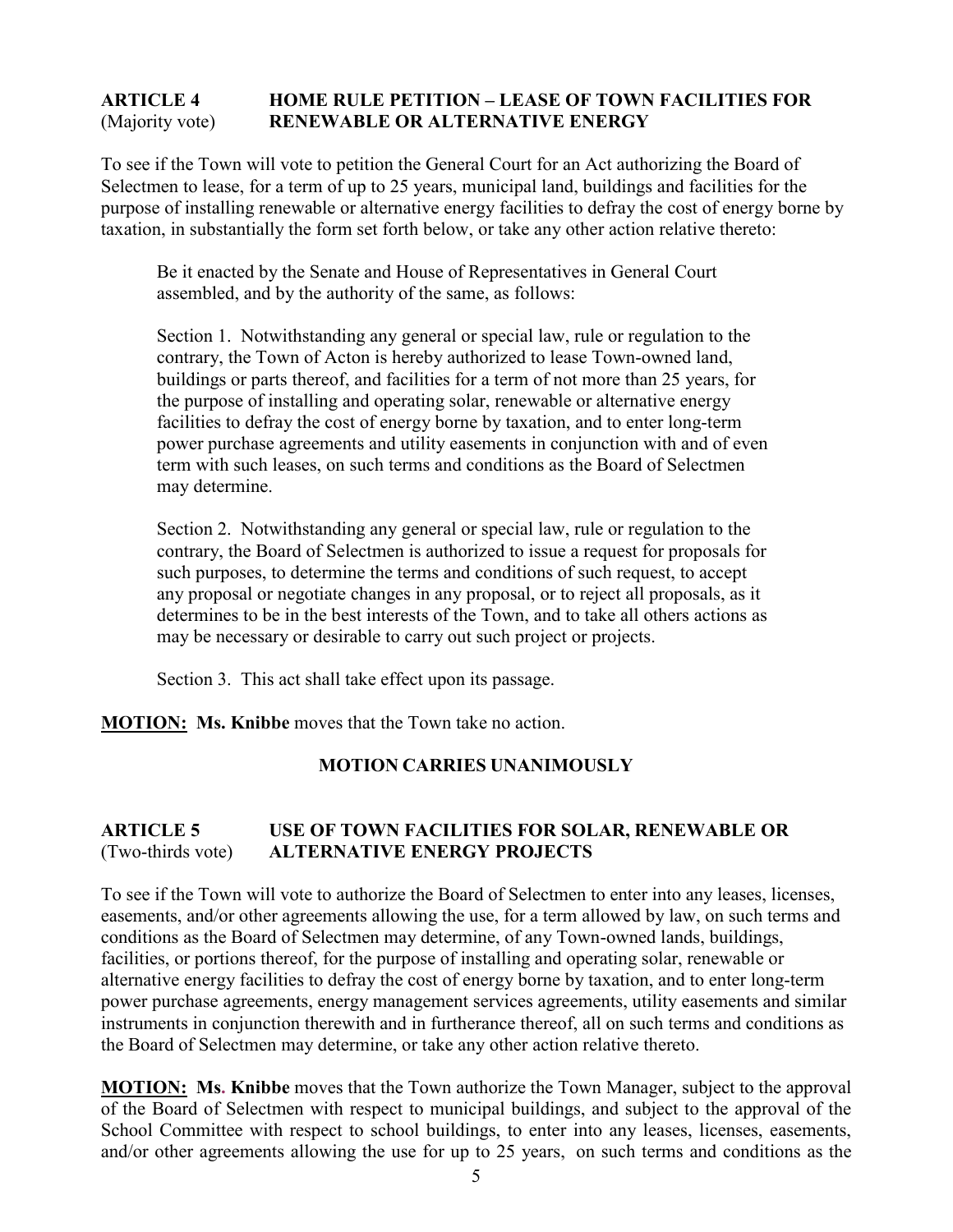Town Manager may determine, of any Town-owned lands, buildings, facilities, or portions thereof, for the purpose of installing and operating solar, renewable or alternative energy facilities to defray the cost of energy borne by taxation, and to enter long-term power purchase agreements, energy management services agreements, utility easements and similar instruments in conjunction therewith and in furtherance thereof.

**Motion to amend: Ms Michelman** moves to amend the motion by removing "renewable or alternative" from the motion.

#### **AMENDMENT TO MOTION CARRIES**

### **AMENDED MOTION CARRIES DECLARED 2/3 BY MODERATOR\***

\*TOWN OF ACTON HAS EXCEPTED MGL CH 39 SEC 15 AT ITS ANNUAL TOWN MEETING APRIL 2001, ARTICLE 43 AND THE AMENDED BYLAW 5A WAS APPROVED BY THE ATTORNEY GENERAL ON AUG. 6, 2001. (THE TOWN MEETING MODERATOR IS NOT REQUIRED TO COUNT A 2/3 REQUIRED VOTE.)

## **ARTICLE 6 \* AMEND ZONING BYLAW – DEFINITION OF MANUFACTURING** (Two-thirds vote)

To see if the Town will vote to amend the zoning bylaw, section 3.6.3 – Industrial Uses Definition for Manufacturing, by inserting after "… services related to the environment;" the following new phrase:

"development and manufacturing of renewable energy or alternative energy (RE/AE) equipment and systems;"

#### *[Note: Section 3.6.3 currently reads as follows:*

*3.6.3 Manufacturing – A manufacturing facility, such as a printing or publishing plant; manufacturing of building systems and components; fabrication and assembly of electronic components, precision instruments, or other high technology products; manufacturing of metal products or office supplies; software or hardware development or manufacturing; research or testing of new and emerging technologies and technological devices; establishments engaged in services related to the environment; or similar USES and activities; including office, administrative, laboratory, and support facilities related to the foregoing; but excluding scientific USE as defined in Section 3.6.4. All operations shall confine disturbing smoke, fumes, dust, noise, and other emissions within the premises. No research or testing shall be conducted outside of a BUILDING. In the KC District, the maximum NET FLOOR AREA of an establishment that is classified as a Manufacturing USE shall not exceed 10,000 square feet.]* 

, or take any other action relative thereto.

**MOTION: Mr. Niemyski** moves that the Town adopt the zoning bylaw amendments as set forth in the Article.

## **CONSENT MOTION CARRIES UNANIMOUSLY**

**ARTICLE 7 \* AMEND TOWN CHARTER – COMMISSION ON DISABILITIES**  (Two-thirds vote)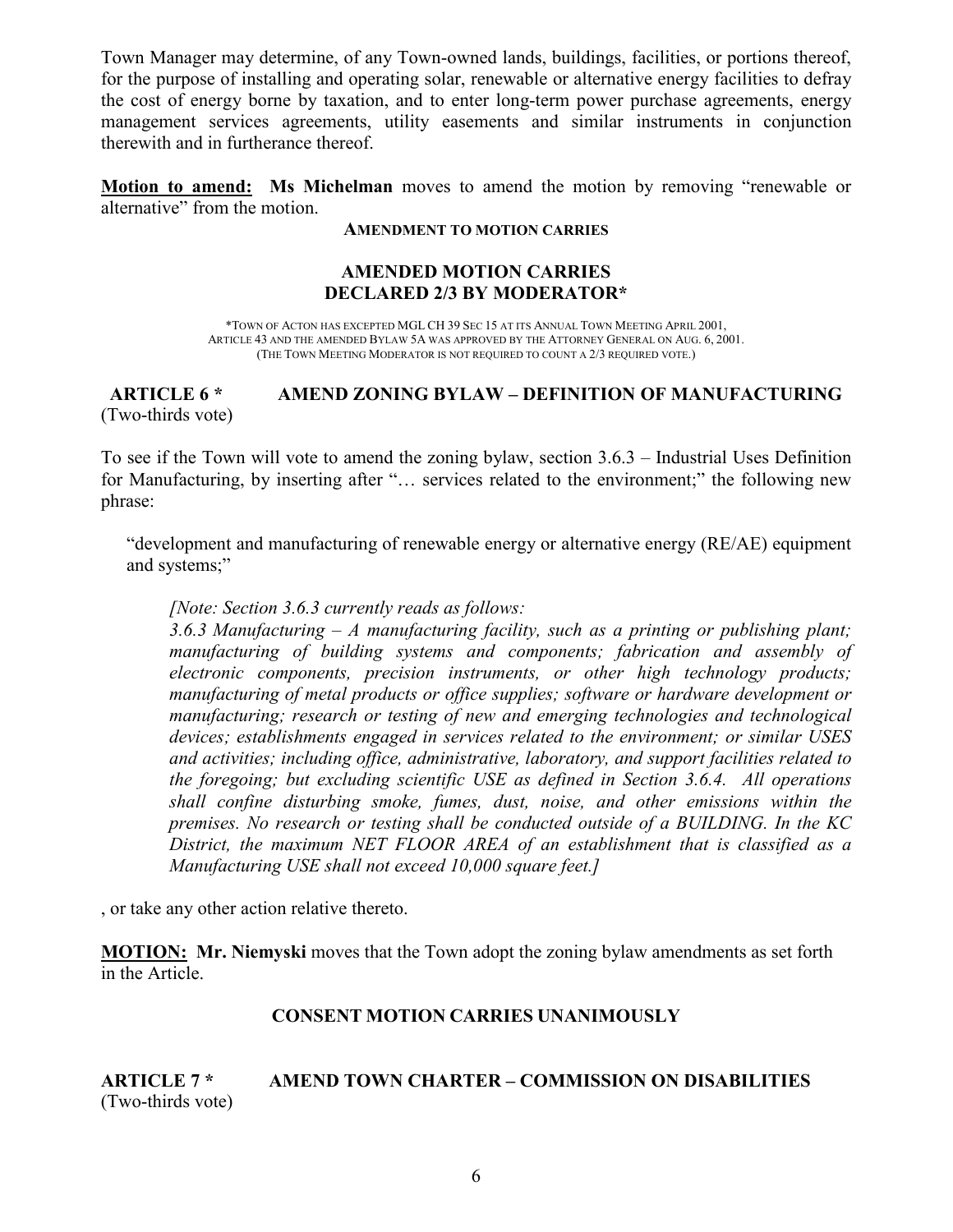To see if the Town, pursuant to Article 8-3(b) of the Acton Town Charter, will vote to amend section 4-2 of the Town Charter by reducing the number of members of the Commission on Disabilities from nine (9) to five (5) and by creating two (2) positions for associate members of the Commission on Disabilities each with a length of term of three (3) years, or take any other action relative thereto.

**MOTION: Ms. Friedrichs** moves that the Town adopt the Charter amendments as set forth in the Article.

## **CONSENT MOTION CARRIES UNANIMOUSLY**

# **ARTICLE 8 \* AMEND TOWN BYLAWS – CORRECTIONS AND**  (Majority vote) **CLARIFICATIONS**

To see if the Town will vote to amend the General Bylaws of the Town as set forth below, or take any other action relative thereto:

- 1. In Chapter B, renumber the section titled "Commission on Disabilities" as B23.
- 2. In Chapter N, Section N3, delete Subsection 3.1 and replace it with a new Subsection 3.1 as follows:

3.1 Within seven (7) days of receipt of an application for a demolition permit for a significant building the Building Commissioner shall forward a copy thereof to the Commission. The Building Commissioner shall also notify the Commission (by email or similarly expedient means) when such a permit has been sent to the Commission for consideration No demolition permit shall be issued at that time.

3. In Chapter N, Section N3, delete Subsection 3.2 and replace it with a new Subsection 3.2 as follows:

3.2 Within sixty-five (65) days of receipt of the application from the Building Commissioner the Commission shall conduct a public hearing and shall give public notice thereof by publishing notice of the time, place and purpose of the hearing in a local newspaper at least fourteen (14) days before said hearing and also, within fourteen (14) days of said hearing, mail a copy of said notice to the applicant.

**MOTION: Mr. Gowing** moves that the Town adopt the general bylaw amendments as set forth in the Article.

# **CONSENT MOTION CARRIES UNANIMOUSLY**

# **ARTICLE 9\* ACCEPT SIDEWALK EASEMENT – 442 MASSACHUSETTS AVENUE** (Two-thirds vote)

To see if the Town will vote to authorize the Board of Selectmen to acquire by purchase, gift, eminent domain or otherwise and to accept a deed of easement interest for a sidewalk along Massachusetts Avenue (Route 111) for all purposes for which streets, sidewalks and ways are now or hereafter used in the Town, on such terms and conditions as the Selectmen may determine and in a final location as the Selectmen may determine, on, across, over, and/or under the land at 442 Massachusetts Avenue (Town Atlas Map F-2 Parcel 120), n/f of 442 Massachusetts Avenue, LLC of 69 Great Road, Acton, MA 01720; and further see if the Town will raise, appropriate, transfer from available funds or accept gifts for this purpose, or take any other action relative thereto